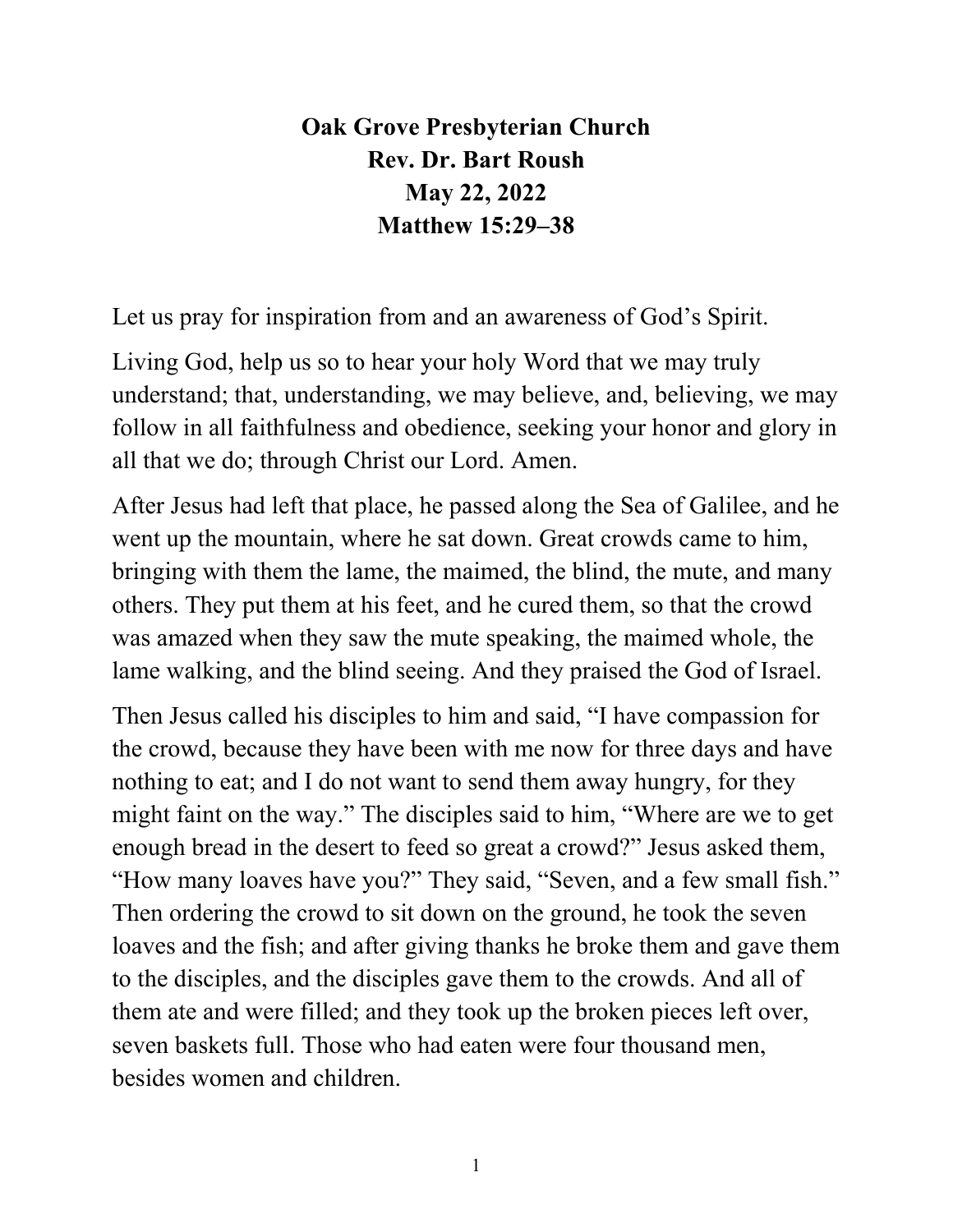Over the last 20+ years of ministry, one of my most-loved things to participate in is bible study, a regular meeting with a group of people to investigate, question, and imagine what scripture might have to say to our current circumstance. Shortly after arriving at Oak Grove, we began a weekly bible study at noon. We meet virtually and we talk for about an hour about the scripture that is the basis for the sermon the following Sunday. Anyone is welcome to join at any time, and its ok if you can't make it each week, and you can bring your lunch.

It was a practice I started at my very first call. And those that participate with me over these two decades have often heard me utter the phrase, "this is one of my favorite scriptures…" or "I love this story."

I know, even in my first year with you here, some of you have heard me talk about some of my favorite theological terms or words.

There is the phrase that even my children will quote to you if I say what is one of my favorite theological terms, both because it is a mouthful and because I like what it means, "epistemological perspectivism." It means how we know things are influenced by our perspective, our context, our history. Not only do we have a point of view. but we have a view from a point. But not all of my favorite phrases and words are big.

"Therefore" is one of my most favorite theological words. It is used by Paul frequently. He will lay out a theological argument or foundation and then say, "therefor…" which indicates an active faith. A theology that is put into action. "God loves us unconditionally and we do nothing to earn God's love, therefore…"

One of my favorite Greek words is in this passage from today, as well as last weeks passage. I'm pretty sure I have mentioned this word to you all before as well, the word is "Splachna"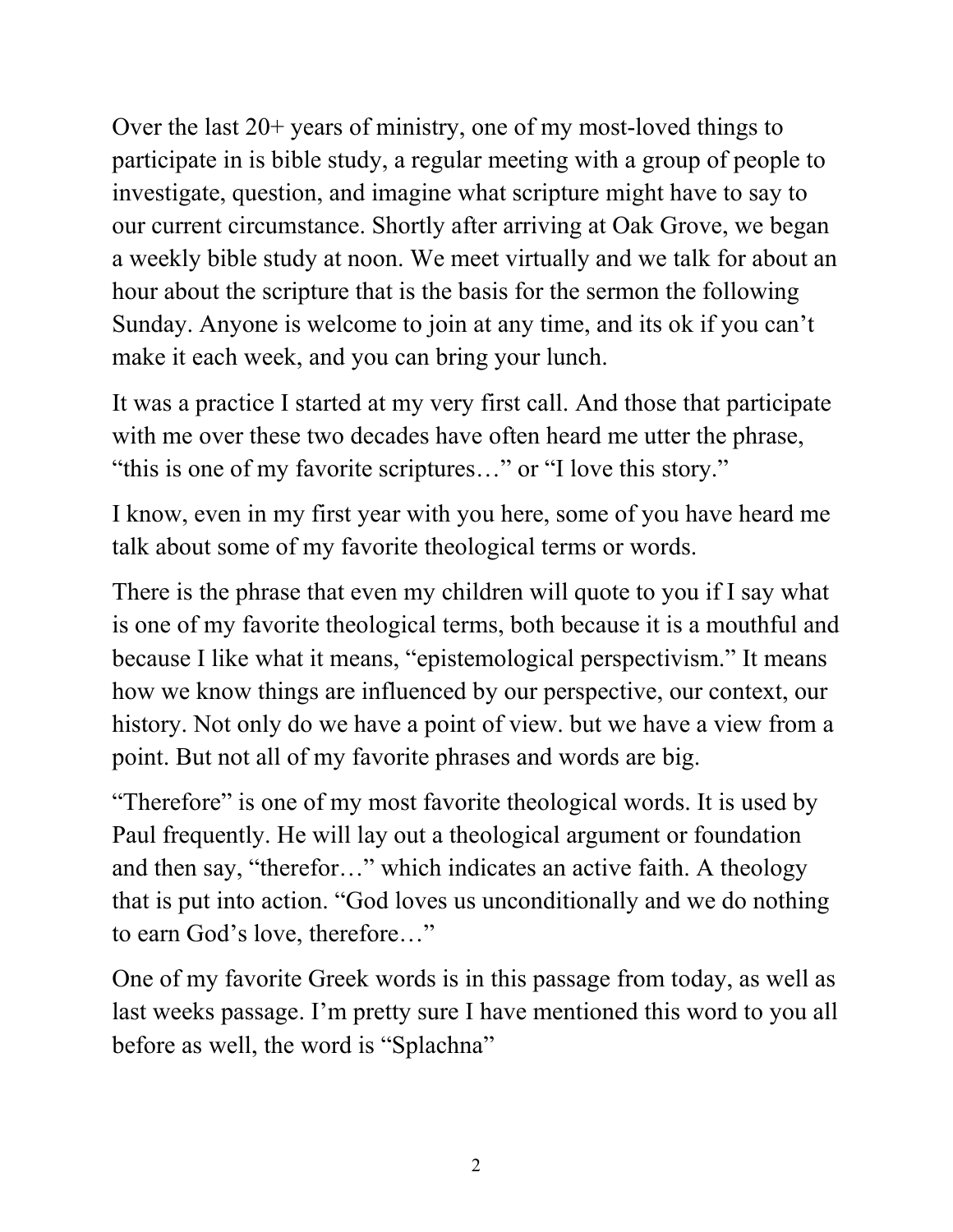This word is normally translated as "had compassion," but I'm not sure that captures it fully. It really refers to a gut-wrenching, intestinaltwisting, visceral emotion of care. In the Gospels, it is never simply an emotion, it is a *deep emotion* that moves Jesus or another to saving action. It moves the so-called Good Samaritan to save the beaten man. It moves Jesus to heal one man and raise a woman's dead son. It moves a waiting father to have mercy on his prodigal son. And so on. Here, the deep compassion that Jesus has on the great crowd moves him first to heal their sick, and then to feed the masses.

The point isn't *what* Jesus does, but *why*. Because the character of the God Jesus reveals and represents is captured in a single word, "compassion." Matthew says that when Jesus saw the great crowd that had followed him, he had compassion on them. And so, he healed their sick, tended their needs, and shared with them his presence. And then, when evening came and they found themselves without food, he fed them.

Jesus is moved with deep empathy, deep compassion, overwhelming love. Jesus has all the feels. This is a big deal.

One scholar notes that, "In the first century, you see, gods aren't normally supposed to care about people like the crowds. The gods of the ancient philosophers, for instance, were considered dispassionate and so were regularly referred to by cozy names like "the Unmoved Mover" or "First Cause." At the other end of the spectrum, the gods of the Greek and Roman empires were notorious for using humans as playthings and for ordering the world to their whims. At best, gods were supposed to take the side of the rich and powerful."

We, perhaps, have grown accustomed to a God that is incarnate, that shows up in flesh and blood and feels deep emotions. But that has been, and perhaps still is, offensive to some.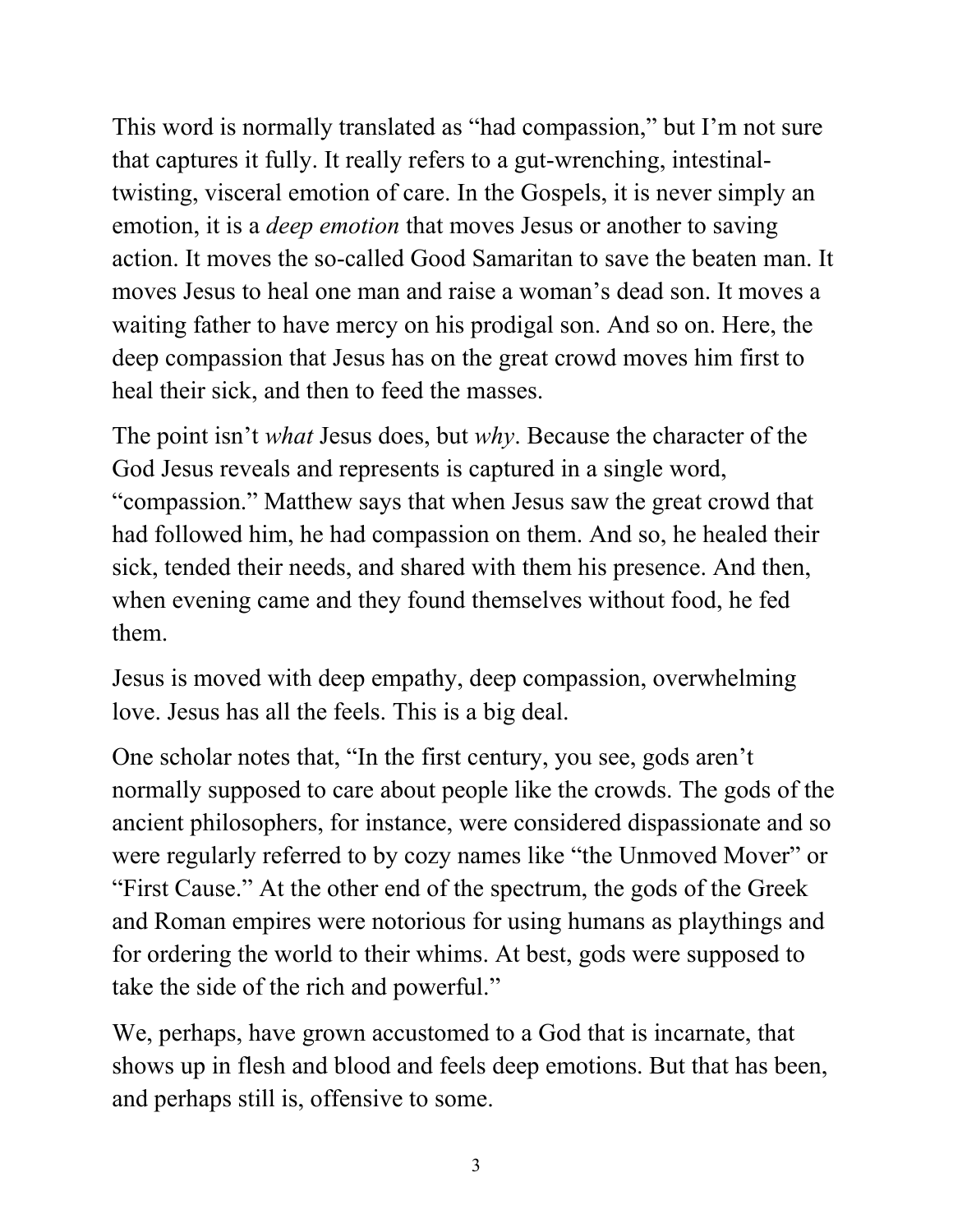Aristotle viewed God as "the unmoved mover." An "immortal, unchanging being" who initiated and undergirds all of reality, but who never changes.

It was this view of God as one unchanging—and in fact incapable of being moved emotionally—that led the early Christian heretic Marcion to declare that the true God, far from being moved, was "a better God, who is neither offended nor does he get angry, nor does he take vengeance."<sup>1</sup>

But that is not the God we worship.

The real wonder of this story is that God still cares deeply and passionately for those who are most vulnerable, the poor, the immigrant, the hungry.

Let us not rush past Jesus' deep emotions. In fact, let us not rush at all.

This week, during the bible study we noted a couple of things. The first was that all of this took place over three days. Jesus was on top of the mountain healing people for three full days. And the people kept coming and coming. And we don't know for sure how long, but it says they stayed to praise and worship God. Can you imagine the chaos of the scene? Thousands of people trying to carry their loved ones to get close to Jesus to so he can touch them and heal them, the people that have already been healed singing and shouting or joy to God in worship, the disciples trying to manage it all. It must have been something.

And then in the midst of all of this chaos, Jesus orders the crowd to sit down. Now, that must have taken some time, that must have been a real ordeal. But he wants them to sit down. There is a trick in business to manage time.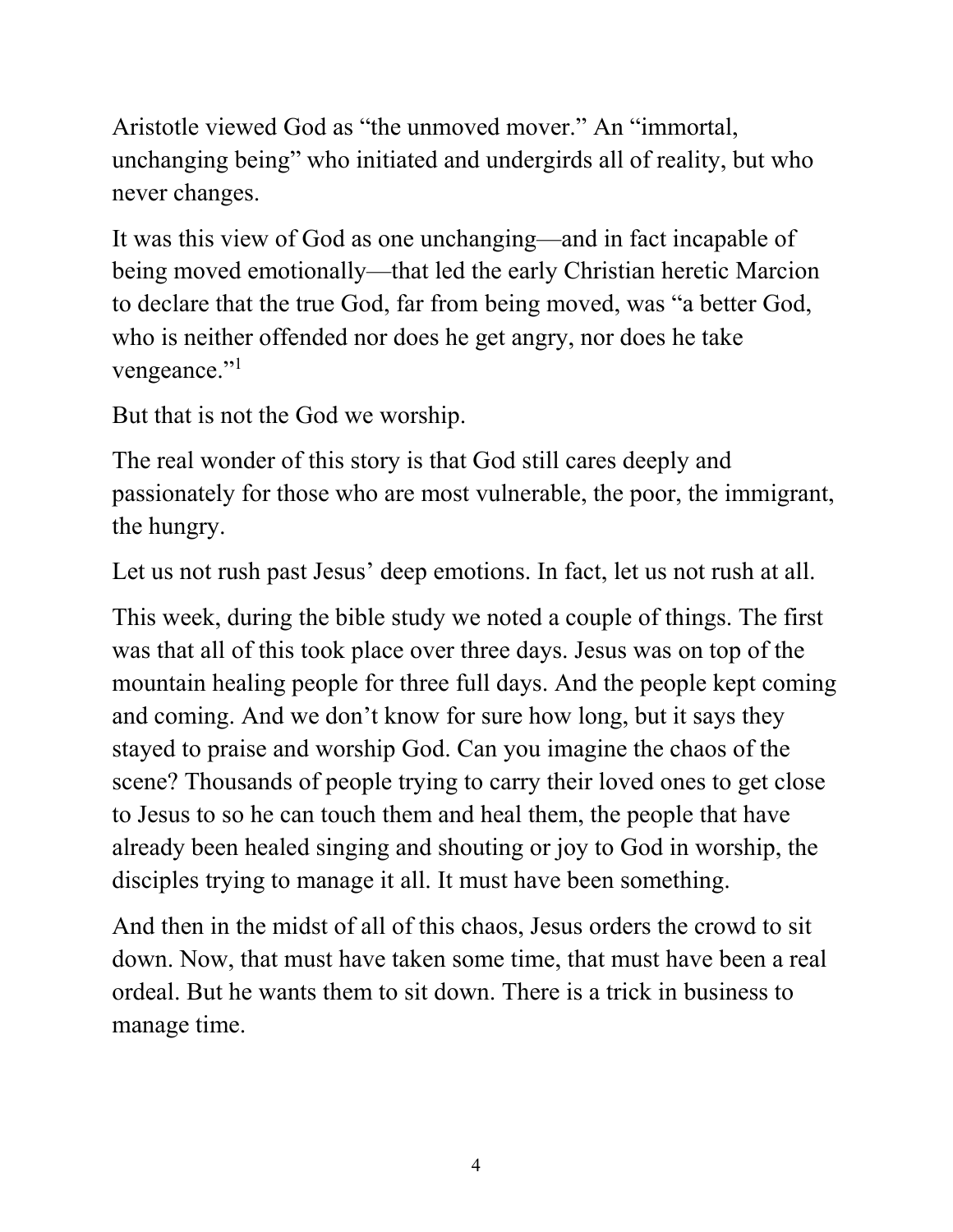One of the things businesspeople are taught is how to communicate through non-verbal action. When you don't have a lot of time to deal with another person, time management practices say to never sit down. If you remain standing, it signals to the person you don't have time for them, and they will be signaled to not dally, not to stay long.

Standing up moves people on and sitting doesn't. There is a story that a company once removed all the chairs from its executive conference room. All meetings were held with the people standing up. Faster execution, less waffling back and forth, decisions get made faster.

Well, that's not how Christ operates. This is no business meeting with executive leadership. There is no agenda, no worry about efficiency, no hurry, no competition. Sit down, stay awhile. Sit down, hang out with Jesus. Don't rush off, make sure you are nourished for the journey. Sit a spell.

There comes a stage in most any relationship of depth where you eat together. That's often how we indicate that we want a relationship to develop; to get closer. It's all very well chatting to people, at work or socially, but if you really want to get to know them, you share a meal. You take time. Jesus takes time… and feels deeply…. and is motivated to care.

This is good news, "because it means that when we suffer and raise our prayers and groans to God, we can rely on the fact that God will hear our words, see our suffering, and that God will care, God will feel compass[i](#page-6-0)on for us."<sup>i</sup>

And my goodness, the world needs compassion. And, as we talked about last week as well, that is the ministry into which we are called as well. Jesus is all about compassion.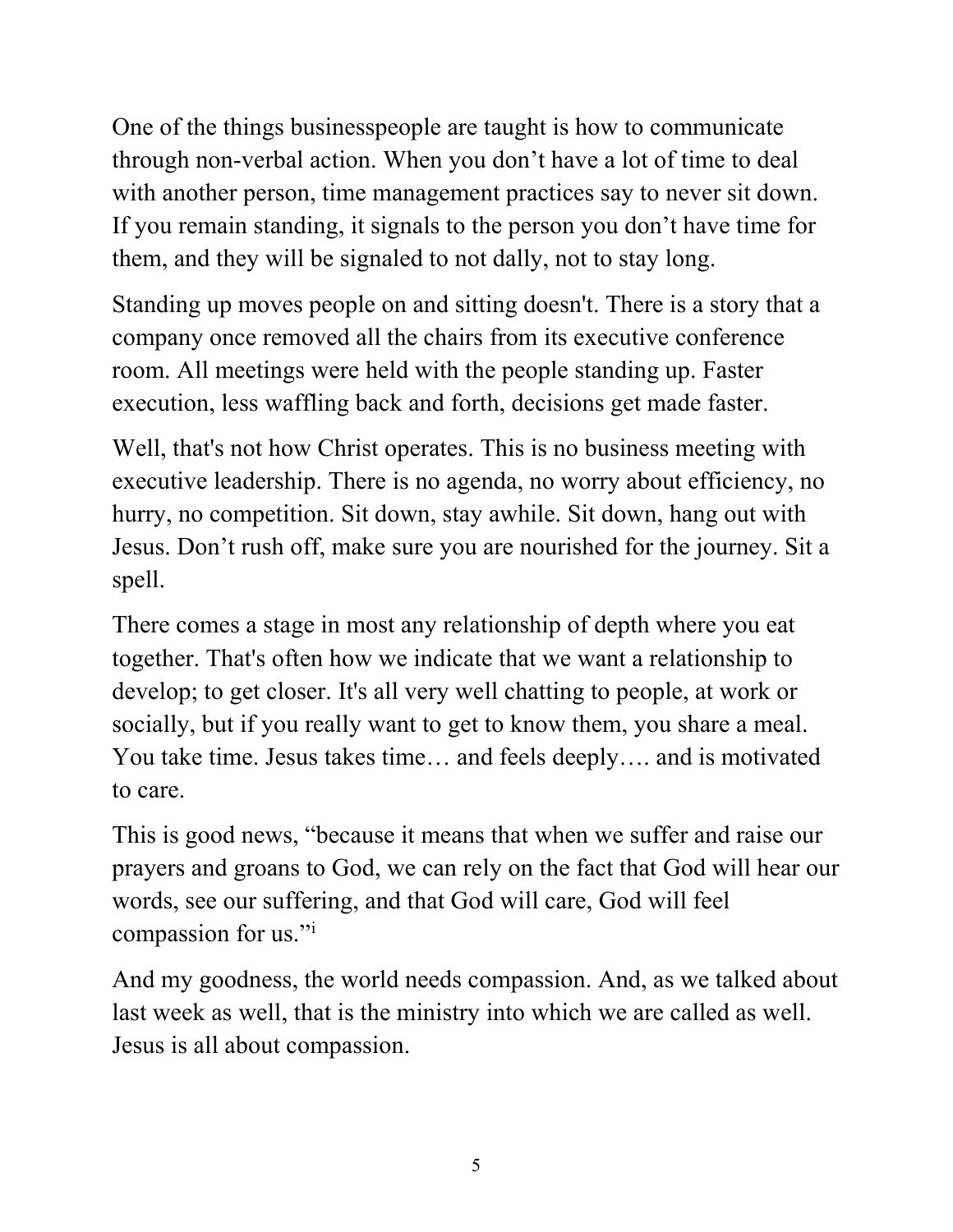Jesus uses the disciples, even when they would rather look after themselves, to tend the needs of these thousands of men, women, and children. Using words and actions foreshadowing the Last Supper, Matthew depicts what happens when you move from a worldview of scarcity, "we have nothing here but five loaves and fishes," to one of abundance, "thank you, God, for these five loaves and fishes." Whatever their initial skepticism, or doubt, or self-preoccupation, the disciples are caught up in Jesus words of abundance and gratitude and distribute what they have and participate in the wonder and joy that "all ate and were filled." God used even these reluctant disciples, that is, to care for the poor and hungry that God loves so much.

As one scholar says, "So let us dwell with Jesus, a God who is moved to pity, compassion, anger, outrage, despair, and mercy. This is one of the true outcomes of the incarnation. The Word made flesh is so flesh that he is moved to compassion. And this is good news."[ii](#page-6-1)

I know many of us have more than enough anger, outrage, and despair. So let us also live into the good news of God's compassion and mercy. As I mentioned last week, even when we don't think we have enough, the good news is that the God of compassion is still with us. And the good news is that we don't have to do this alone, that we don't do this alone. Even when we feel like, "I've got nothing, or next to nothing," nothing left for this ministry, next to nothing left for my family and friends, next to nothing left for this particular moment, we can take comfort that, as we see in the story of Jesus feeding the multitudes out of compassion that next to nothing is Jesus' favorite thing to work with.

When we stay in our fears that there will not be enough or perhaps, we aren't good enough, when we just want to send others away to fend themselves, we inevitably withhold the loving kindness and compassion that we have been so generously given. On the other hand, when we let